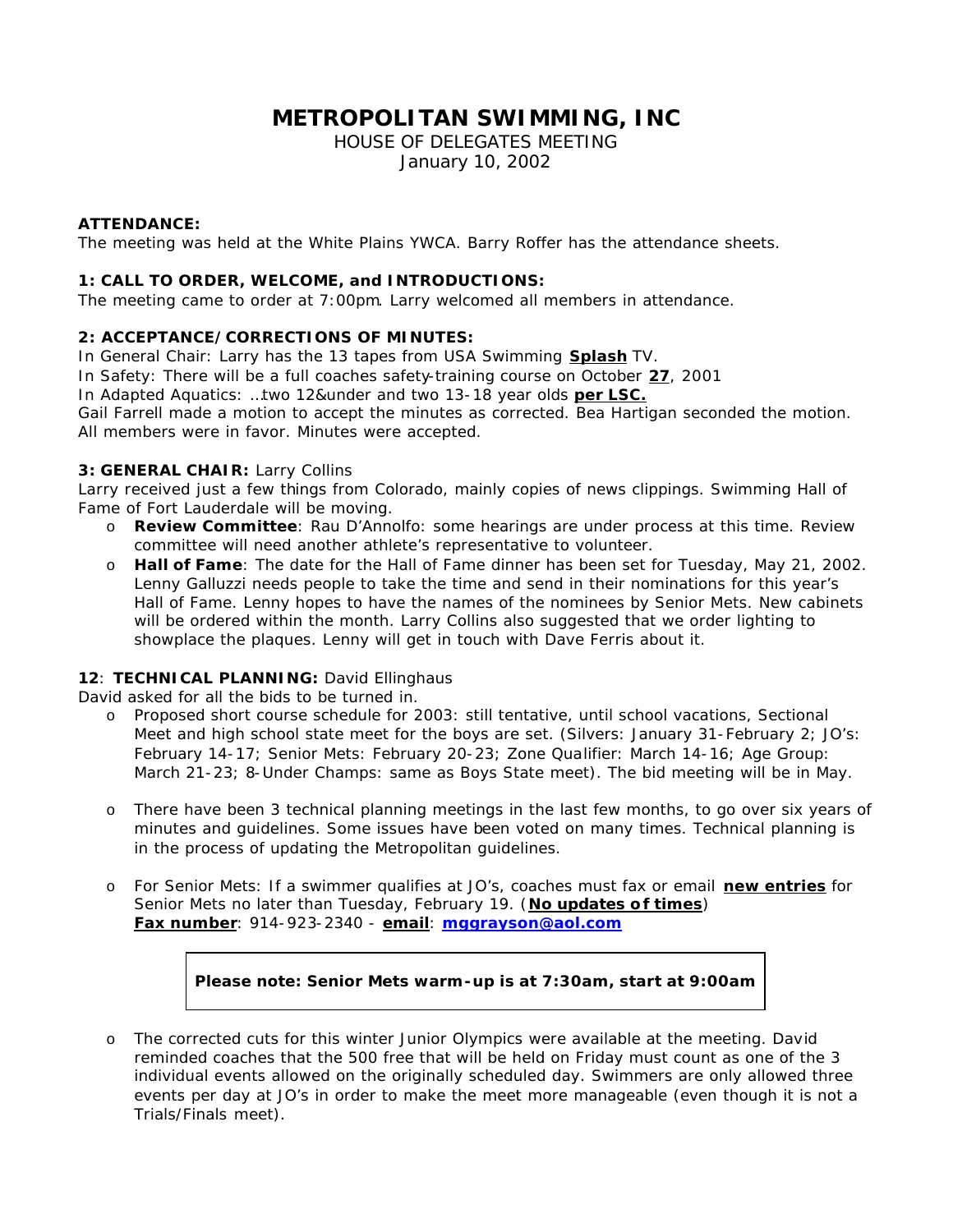- o David proposes that coaches fill out a form for times to be recognized as Metro records. Metro would provide a form with criteria regarding records. Forms would have to be signed by the coach and then be submitted to MaryAnn Senecal.
- o Metro had voted that bells would be needed at every lane for the distance events. This rule is not an option for the officials.
- o It is the Metro Board's decision to add a meet or not on any weekend. It is not at the discretion of the conflicting teams.
- o It had been voted that 10% of the Metro surcharge of all Senior Mets Championships was to be put away for stipend of Olympic trials.
- o Gil Smith proposes that we go back to a Senior Circuit Meets for Long Course season, with qualifying times faster than JO's but slower than Senior Mets, in order for the swimmers to qualify for Senior Mets. Teams would not make much money on those meets, and officials could volunteer their time! This format is badly needed during the summer season.

| o 2002 Long Course schedule is as follows: |                             |                       |  |
|--------------------------------------------|-----------------------------|-----------------------|--|
| Senior Mets: July 11-14                    | LIAC Grand Prix: July 18-21 | JO's: July 25-28      |  |
| Sectionals: August 1-4                     | Zones: August 7-10          | Nationals: Aug. 13-17 |  |

(Summer 2002 schedule on separate page)

#### **4: TREASURER'S REPORT:** MaryAnn Senecal

MaryAnn presented her report (September 1, 2001 to January 9, 2002). There are still a few items that need to be adjusted (money for the WTC fund, money for scholarship, etc.).

# **5: ADMINISTRATIVE VICE CHAIR:** Scott Bartleson

Scott has not received the reports from Condors and Marist, and he contacted the coaches. Everyone else is good through the fall.

#### **6: SENIOR CHAIR REPORT:**

\* Brad Roffer was unable to attend the meeting. Meet information for Senior Mets was mailed in December. If you did not get them, please go to the Metro website. Warm-up time for Senior Mets is 7:30am, with 9:00am start. There will be a hospitality room for coaches and officials. Coaches should remind parents that this is a Metro meet and that they will have a timing assignment (bring watches). There will be a parade of athletes during championship finals.

\* Bea Hartigan asked if there was a different line in the budget for Senior Mets this year this year. Larry didn't think so. He said that any extra expense would come out of the entry fees.

\* Gil Smith made a motion to post the Senior Mets psych sheets on the metro website instead of mailing them. Mary Fleckenstein seconded the motion. All were in favor. Psych sheets will be posted.

## **7: AGE GROUP CHAIR:** John McIlhargy

- o Things are all set for West Point hosting the Junior Olympics. The warm-up & start times for Friday's 500 free at JO's have been changed: 4:30pm warm-up, 5:30pm start. New sheets with updated time standards and meet warm-up/start times were handed out. Included with it were the rules of conduct for the meet at West Point.
- o The 500 free sessions on Friday night will be run in two pools. There will be two timing systems but only one display. Timers will be needed for the second pool.
- o There was a lengthy discussion on whether or not West Point would be able to run this championship meet properly. People are also concerned about getting on the grounds of the Academy (car check at the gate, etc) and the long wait to go through the gate. There is some concern regarding emergency exit in narrow passageways. Larry and Mac assured us that West Point would make sure that everything would go smoothly at the meet.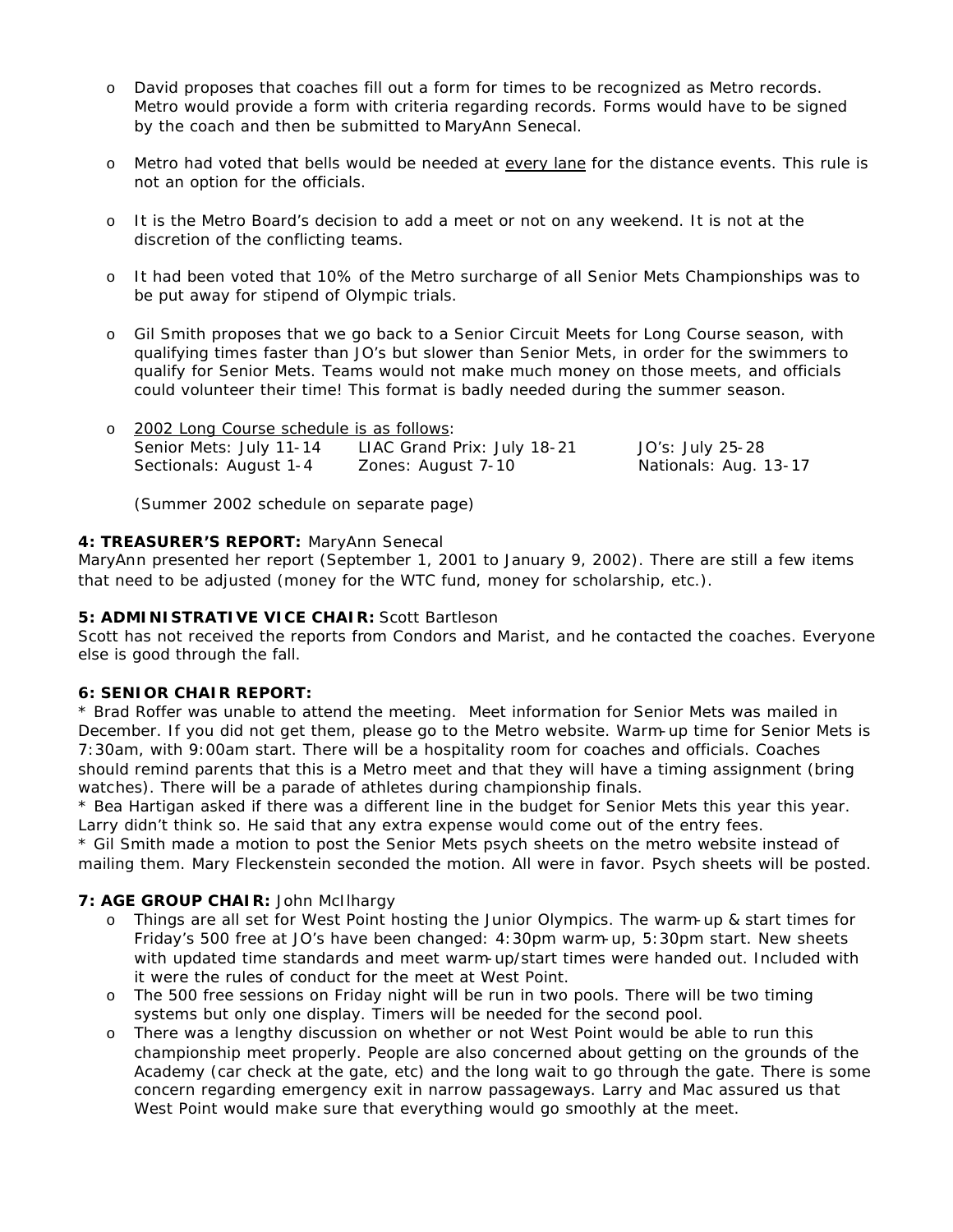o Kip Fierro, from Badgers, asked why his team has to go to Viking in Valley Central for the Age Group meet. Badgers/APEX are running the Age Group meet at Lehman for Metro "Middle". Kip wants to make a motion that any team that hosts an Age Group Championship be allowed to attend it, even if the site is outside of their Metro area. There was a long discussion about this before Kip decided to withdraw the motion.

## **8: COACHES' REPRESENTATIVE:** Gil Smith

Gil had no report. He wants to get the email address of all coaches. Please email it to Gil at: **papabear122346@aol.com**

# **9: ATHLETES REPRESENTATIVES:** Brittany Boehm and Paul Weir

Brittany mentioned that athletes would like to have long sleeves shirt, shorts, hooded sweatshirt, bag, cap and suit for the Zones uniform.

# 10: **ZONE TEAM COORDINATOR: Barry Roffer**

Hotel (in Cherry Hill) and bus are set for Winter Zones. Working on meals. Application for distance events is on the Metro Website. Working on Summer Zones.

There will be a table set up at the Zone Qualifier Meet where  $1<sup>st</sup>$ -3<sup>rd</sup> place swimmers will need to go to in order to fill out paper work and give check. Coaches must send in their application to be on the Zone Team.

# **11: REGISTRATION COORDINATOR:** Barry Roffer

Some clubs are still not registered as of January 10, 2002. If the athletes are not registered, they can't swim at meets!

> The following clubs are not registered, as of January 10, 2002: Asphalt Green, Boys Club of New York, Brooklyn Seahawks, Riverbank (no check)

Patriot and Sumaki are no longer Metro teams.

The new email address for Metropolitan Swimming is**: offmetswim@aol.com** Barry was given the OK to attend a Registration Clinic in Colorado. Zone meeting will be in Baltimore, on the Saturday of Mother's Day weekend (May  $11^{th}$ ). Meet directors are reminded to email the results to Barry at the metro office.

## **13: ADAPTED AQUATICS CHAIR:** Mary Fleckenstein

No report at this time. Mary received the Swimmers With Disabilities Handbook. This is a guide for swimmers, parents, and coaches. Those that are interested can contact Mary. It is also available on the USA-Swimming website.

## 14: **SAFETY COORDINATOR:** Joanne McCaffrey

There is nothing new at this time. Accidents at practice or at meets need to be reported and filed. Keep the files until swimmers are 18! Please let Joanne know if anyone is running a class. Talking about Asphalt Green, which is not registered and is running a meet on Martin Luther King Jr. Day weekend, Bea Hartigan mentioned that meet directors, referees, starters, marshals, and coaches must be registered (202.3.2). Also, no swimmer, who is not a member, will be allowed to compete or participate (202.3.1). She also mentioned that sanctions might only be issued to USA Swimming group members (202.2.1).

# **15: SWIM-A-THON:** Rich Finkelstein

Rich said that there was nothing new at this time.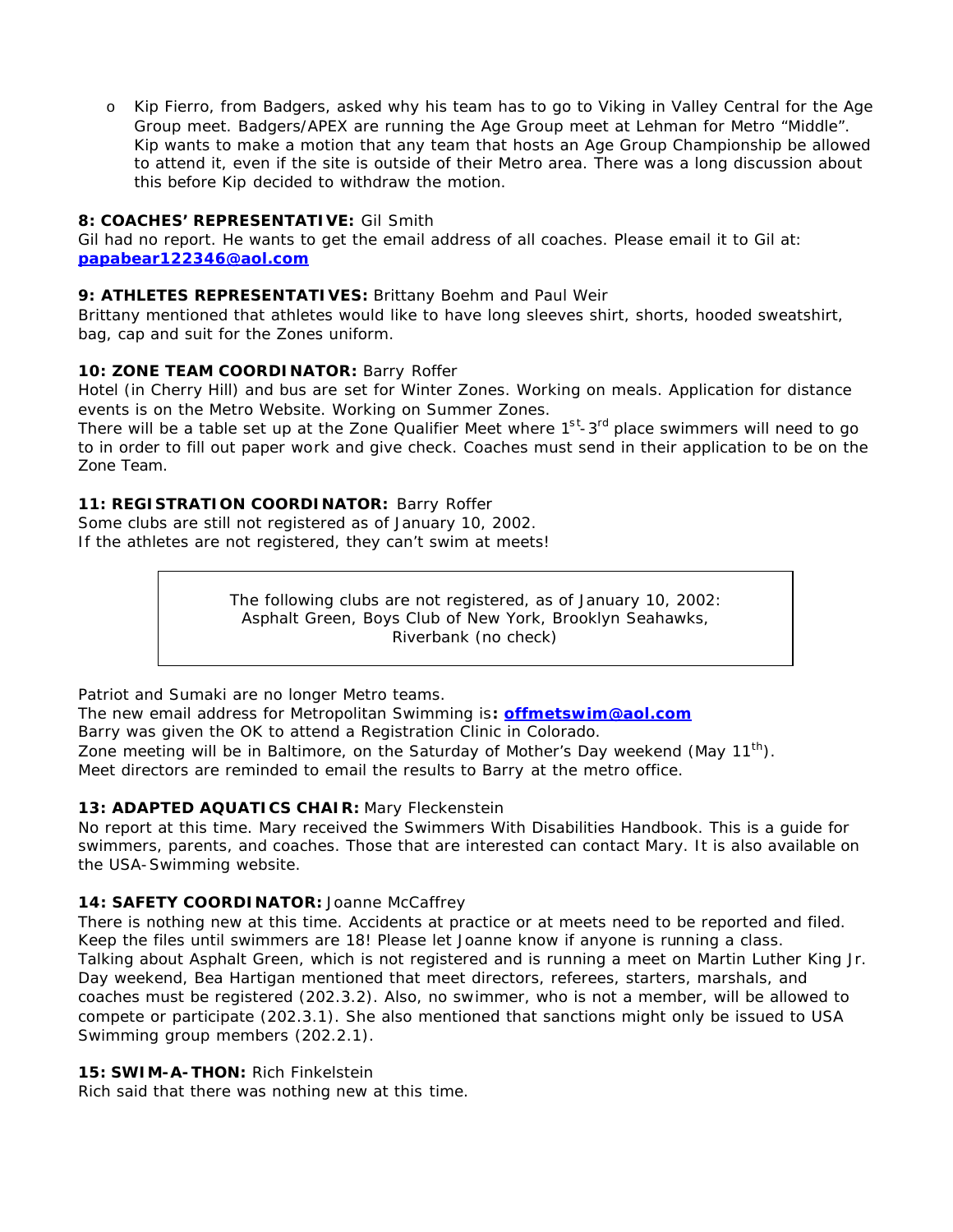#### **16: OLD BUSINESS:**

- o Ray D'Annolfo brought up the subject of the motion made by Kaitlin Krauss at the September house of Delegates meeting: "*Kaitlin Krauss, one of two athletes present at the meeting, made a motion that it be mandatory for one athlete per team to attend the September House of Delegates meeting. Gil Smith seconded the motion*. *There were many questions: Should we fine the club is athlete is not present? How many meeting should the athletes attend? Should it be mandatory? What about the clubs that only have young swimmers? It was also suggested that we amend the motion by adding: "clubs with no swimmers 13-over would be exempted from this rule".* There was again a long discussion on the subject. Ray said that one meeting, in September, is not much to ask! Bea added that athletes get 20% representation across the board and that they should be encouraged to come and participate in meetings. It was decided that the above motion would be amended, and that **in order for a club to be in good standing, one athlete 13-over and one club representative must be in attendance at the September House of Delegates meeting, otherwise the club will be fined \$100.** A vote was taken and everyone was in favor.
- o Rich Finkelstein brought up another issue that had been tabled: **Proposal # 10:** *Technical Planning proposes that we develop a fine system, similar to the one used in Connecticut, for a host club's failure to follow all required protocol when hosting a Metro Championship Meet.* David Ellinghaus said that tec hnical planning was still working on it.
- o Bea Hartigan asked about **Proposal #6:** *It is suggested that every member of the House of Delegates should receive the minutes of board meetings and other pertinent information. All meets should be mailed to the person in charge of meets at each club. It is also suggested*  that the meet booklet be part of the Metro Guide Book. David Ellinghaus said that technical planning was still working on it.
- o MaryAnn Senecal announced that there was \$6000 in the fund for the childre n of WTC victims. As far as we know, there are 6 swimmers involved: 1 from Harbor Seals, 2 from Long Island Aquatic Club, 3 from Blue Arrow Swim Club. We will split the amount: \$1000 per child.

#### **17: NEW BUSINESS:**

- o Rich Finkelstein said that he received an email from a certain "Al Vitale" about fund raising. He wanted to know if anyone knew who he was?
- o Gay Silverman said that she got a virus on her computer after opening an email whose subject was "review – check scenarios". Since she is on the Review Committee, Gay opened it! She suggests that people delete any of those emails!
- o Bea Hartigan reminded all that there would be an election at the May House of Delegates: General Chair, Vice Chair, Secretary, Senior Chair, and Finance Chair. Coaches' Representative will be elected at Senior Mets. Junior Athletes' Representative will be elected at JO's. All those that would like to serve again should send their application no later than April 1, 2002. Bea asked also that we let her know if anyone wants to be part of a committee.

A motion to adjourn the meeting was made by Paul Fortoul and seconded by Joanne McCaffrey. All were in favor and the meeting adjourned at 8:25pm.

Respectfully submitted by Monique G. Grayson January 15, 2002

## **Long Course Schedule is on attached sheet.**